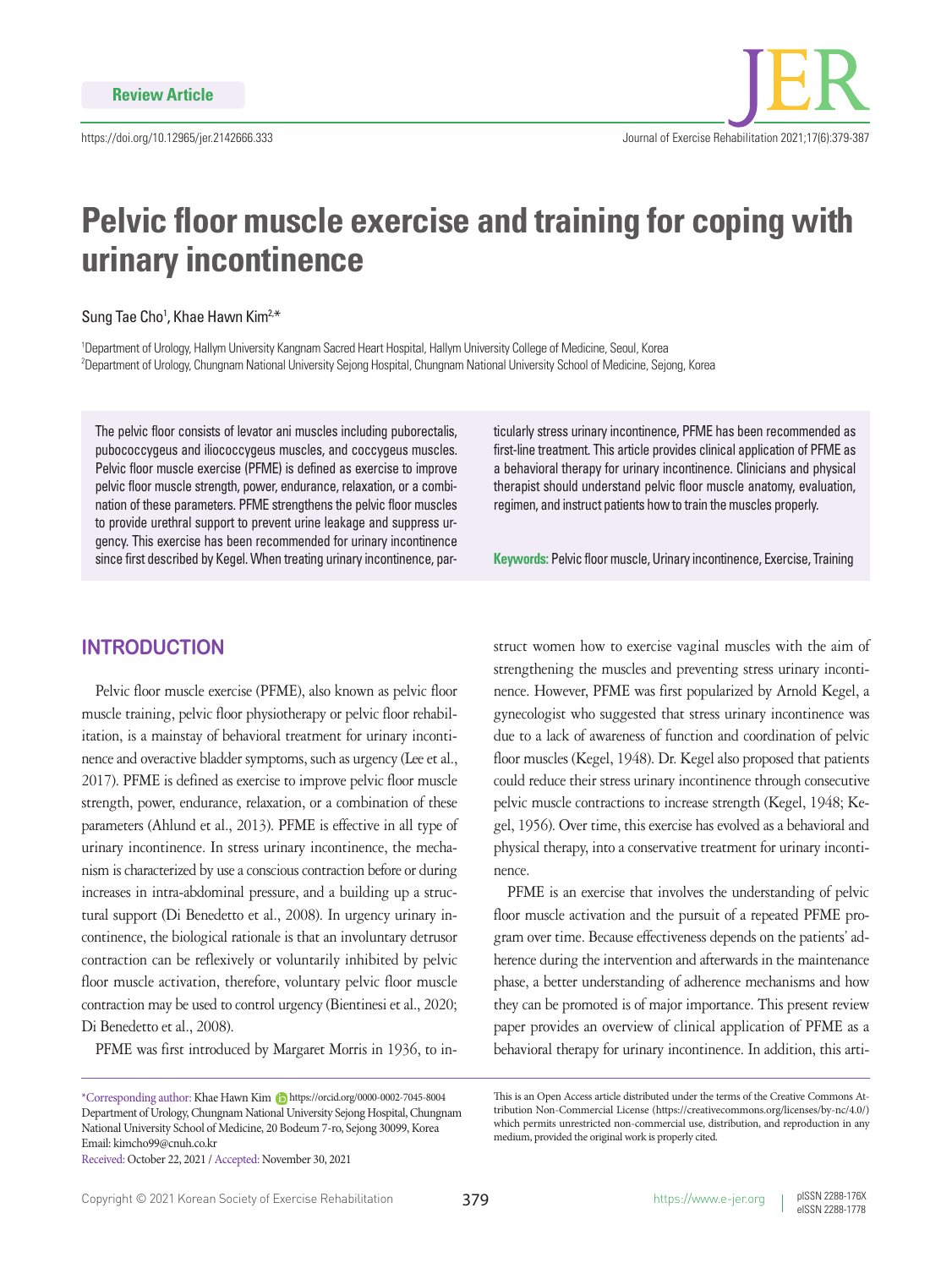cle presents recent evidence on PFME in the clinical and research settings.

## **ANATOMY OF PELVIC FLOOR MUSCLES**

The pelvic floor refers to a group of muscles that support the organs in the pelvis. This is composed of the pelvic diaphragm, which extends from the symphysis pubis anteriorly to the coccyx posteriorly, forming a hammock-like structure which supports pelvic organs. The pelvic floor muscles are composed of levator ani muscles including puborectalis, pubococcygeus and iliococcygeus muscles, and coccygeus muscles. The levator ani muscles play an essential role in support of the pelvic organs and are innervated by the fourth sacral nerve.

The puborectalis muscle arises from the back of the pubis and form a U-shaped loop behind the rectum that slings the anorectal junction to the symphysis pubis. The pubococcygeus muscle arises from the posterior portion of the superior pubic ramus and attaches to the anococcygeal and the superior surface of the coccyx. The iliococcygeus muscle arises from the ischial spine and inserts on the anococcygeal raphe and the coccyx. The name of each muscle of its components is derived from its attachments (Newman, 2014) (Fig. 1). The coccygeus and iliococcygeus were previously thought to be innervated by divisions of the pudendal nerve, inferior rectal nerve, and perineal nerve (Kim et al., 2020b). However, recent studies show the innervation solely from the levator ani nerve originating from S3,4,5 and traveling medial to the ischial spine and the arcus tendineus levator ani.

The levator plate is made by the fusion of the levator ani muscles and the sustained resting tone of the pelvic floor muscles supports pelvic organ, resists increase in abdominal pressure, and is essential in control of urinary and fecal continence (Kim et al., 2021). With loss of tone from pelvic floor muscles or nerve injury, there is relaxation in the urogenital hiatus, which diminishes the horizontal orientation of the levator plate.

## **EVALUATIONS OF PELVIC FLOOR MUSCLES**

Adequacy of pelvic floor muscle contraction can be assessed during the pelvic examination. Pelvic floor muscle function is assessed by several methods, including visual observation, digital palpation, electromyography (EMG), manometry, or ultrasound. Prior to PFME, an evaluation of the pelvic floor muscle can provide valuable baseline standard about strength, coordination, and control. Visual observation can be used to assess a correct pelvic floor muscle contraction, which is seen by perineal elevation, or an incorrect contraction observed by perineal descent in women (Bo et al., 2017). Digital palpation, such as the Brink score and the Laycock power, endurance, repetitions, fast, every, contraction, timed (PERFECT) assessment scheme is the most used method in clinical practice (Laycock and Jerwood, 2001; Newman and Wein, 2013; Newman et al., 2018). The Brink score employs a 4-point scale to assess the contraction pressure, vertical displacement, and endurance of squeeze (Brink et al., 1989). The Laycock PERFECT assessment scheme uses a 6-point scale to score strength and endurance and the number of repetitions and fast contractions (Laycock and Jerwood, 2001). It is important to know that women may use the wrong muscles, straining down or performing a Valsalva maneuver, when asked to contract the pelvic floor muscle. The examiner should check whether gluteal or abdominal muscles contract.

When assessing pelvic floor muscle strength, clinicians should use three criteria (Brink et al., 1989). Pressure, duration, and al-



**Fig. 1.** Pelvic floor muscles of female.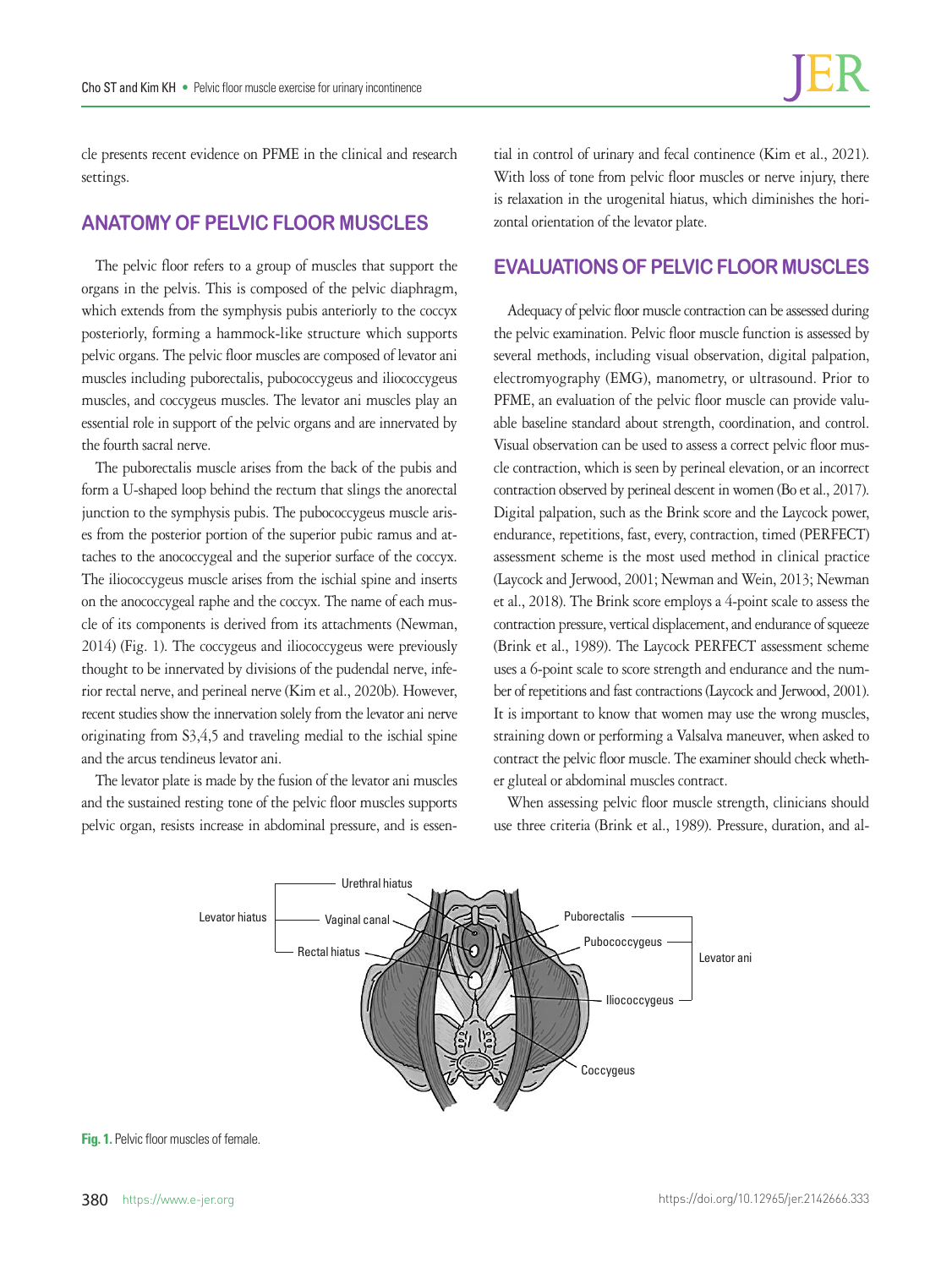teration in position. Note the results of the amount of pressure or strength of the muscle contraction and the number of seconds that the examiner feels the muscle contraction. If the patient has an overactive pelvic floor muscle, the degree should be noted. Overactive pelvic floor muscle is defined as no relaxing or contracting when relaxation is needed, such as micturition (Messelink et al., 2005). Evaluation of the pelvic floor muscle in men and women can also be performed by assessing anal sphincter contraction and tone. To assess the strength of the sphincter muscle, the patient is asked to tighten the rectum. The examiner should feel a griping or pulling in around the finger circumference. Resting sphincter tone can be noted as weak, moderate, or strong.

## **INSTRUCTIONS OF PELVIC FLOOR MUSCLES EXERCISE**

Patients have better outcomes with regular PFME and proper technique. The first step in PFME is to instruct the patient how to identify the pelvic floor muscles and to contract and relax them. This can be done using verbal feedback based on digital assessment and visual or auditory biofeedback or electrical stimulation (Cho and Kim, 2020; Newman, 2014; Newman and Wein, 2013). There are four main instructions for patients. First, contract muscles around examiner's finger and try to pull up and in. Second, imagine trying to prevent the passing of bowel gas by tightening the ring of muscles around the anus without tensing the muscles of legs or buttocks. A closing and lifting sensation should be felt. Third, imagine moving the penis up and down without moving any other part of the body for men. Last, should feel vagina and rectum pull up and in for women.

One problem commonly encountered in teaching PFME is muscle isolation. More than one-third of women report not feeling confident about their ability to do a pelvic floor muscle contraction correctly (Chiarelli et al., 2003). Patients tend to recruit other muscles, such as the rectus abdominis muscles or gluteal muscles (Newman et al., 2018). In addition, they substitute a strainingdown Valsalva maneuver, which threatens to worsen the conditions (Sampselle and DeLancey, 1992). Therefore, it is important to observe for the use of other muscles and to help patients to contract pelvic floor muscles selectively while relaxing ancillary muscles. It is also important to verify that patients have identified and can contract the pelvic floor muscles properly before initiating a PFME regimen. Inability to identify pelvic floor muscles or not exercising correctly may be the most common reason for poor outcomes with PFME. For patients with difficulty identifying the

proper muscles, supplemental therapies can help those to perform PFME properly.

## **SUPPLEMENTAL THERAPIES FOR PELVIC FLOOR MUSCLES EXERCISE**

## **Supervised PFME**

Patients who have difficulty performing PFME or have no improvement with unsupervised PFME may benefit from referral to a continence nurse practitioner or pelvic floor physical therapist (Fitz et al., 2020). PFMEs are most effective with specific instruction by health professionals and regular performance by motivated patients. It is not clear how much health care supervision is optimal (Dumoulin and Hay-Smith, 2010; Hay-Smith et al., 2011). Both group and individual sessions appear to be helpful (Dumoulin et al., 2020).

### **Vaginal cones**

Weighted vaginal cones were developed as a method for helping patients identify and control their pelvic floor muscles and to support adherence to PFME. These may be preferable for women who have insufficient time or resources to dedicate to supervised physical therapy or biofeedback. The woman inserts the cone in her vagina and uses pelvic muscle contractions to hold it in place during activity. When a weighted cone is placed in the vagina while standing, the sensation of "losing the cone" provides strong sensory feedback that prompts the pelvic floor muscle to contract to prevent it from slipping out. Vaginal cones have increased efficacy over no active treatment but inconclusive evidence that they provide increased efficacy over standard PFME (Herbison and Dean, 2013).

#### **Biofeedback**

Biofeedback therapy is a technique in which neuromuscular and autonomic activity are monitored, amplified, and conveyed to the patient as visual or acoustic signals (Newman, 2014). Biofeedback as a supplement to PFME is particularly useful in patients who are unable to properly isolate the pelvic floor or use accessory muscles during pelvic floor contractions. This modality involves placement of a vaginal pressure sensor within the vagina that measures pressure and provides an audible or visual feedback of strength of pelvic floor contraction. Augmented versions also use abdominal and perineal EMG recordings to demonstrate improper contraction of abdominal and gluteal muscles.

Biofeedback computer equipment records pelvic floor muscle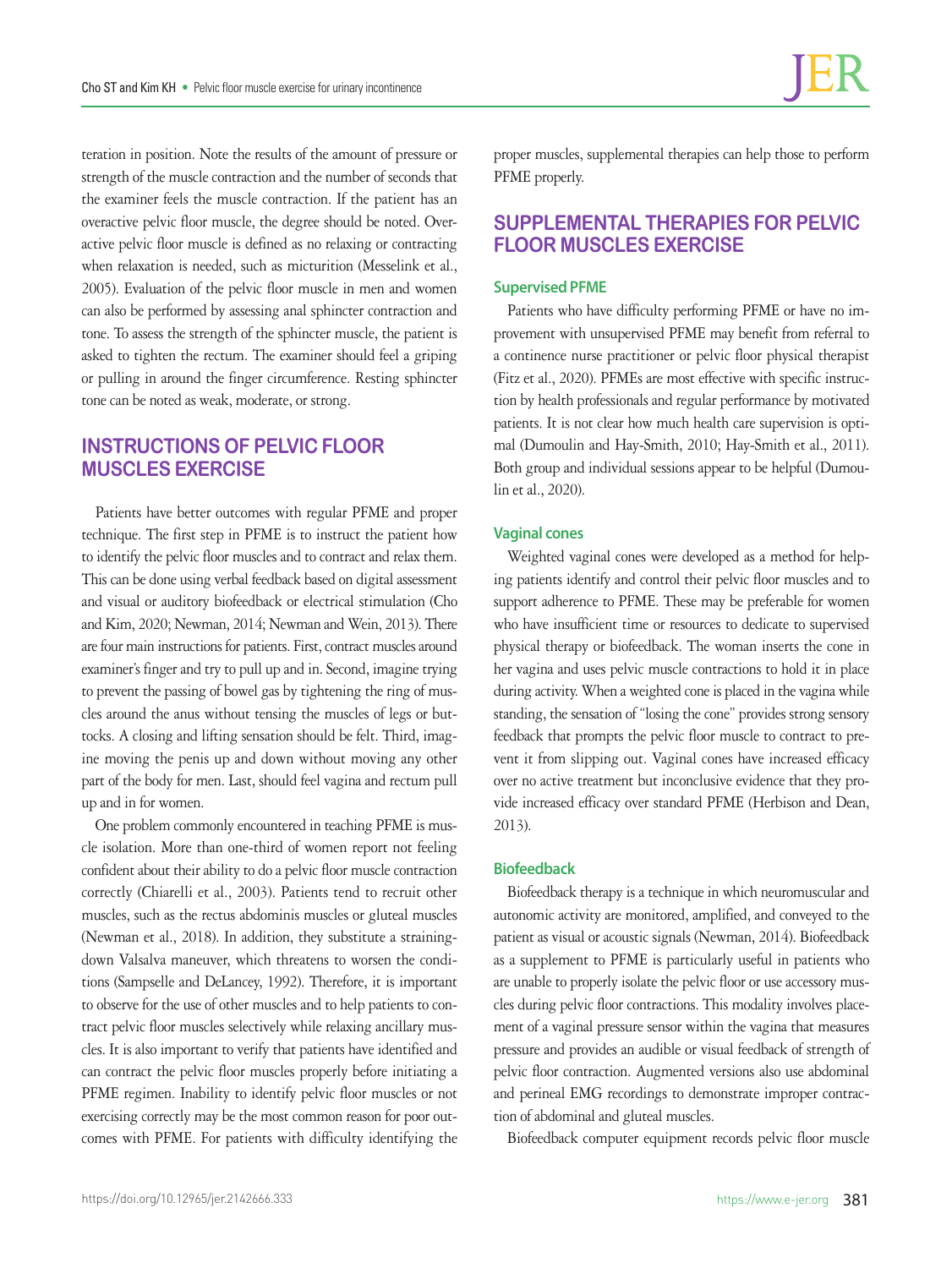

**Fig. 2.** Biofeedback equipment with monitors for visual feedback. (A) Equipment chair. (B) Biofeedback graph showing pelvic floor muscle contraction.

**Table 1.** Measurement parameters of biofeedback

#### Parameters

Resting tone: The ability of the muscle to return to a resting state between each contraction.

Strength: Recorded as the peak maximum pressure and the ability to sustain or hold the contraction.

Power: The ability of the muscle to "contract-relax" as quickly and strongly as possible, until the muscle fatigues; these are often called "quick flicks."

Contractility: The rate of the original rise of the muscle contraction.

Endurance: The time that a sub-maximum muscle contraction can be maintained or repeated before a 50% or more reduction in power is detected.

activity, the muscle contraction, relaxation, and strength. It produces computer-generated graphs that are displayed on a monitor (Fig. 2). Biofeedback helps patients find their pelvic muscles by showing changes when they squeeze or tighten the right muscle. Patients can use biofeedback equipment to reach a new level of strength in pelvic floor muscles (Newman, 2014). Biofeedback is often used in conjunction with supervised PFME. Women who received PFME with biofeedback, were more likely to have improvement of urinary incontinence (relative risk, 0.75; 95% confidence interval, 0.66–0.86), compared with women who received PFME alone (Herderschee et al., 2011).

Biofeedback is also used in patients with bowel dysfunction and fecal incontinence. The goal for these patients is to strengthen the anal sphincter to restore a normal pattern of defecation. For dyssynergic defecation and loss of stool, the goal of neuromuscular training is two-fold to correct the dyssynergia or incoordination of the abdominal, rectal, puborectalis, and anal sphincter muscles to achieve a normal and complete evacuation, and to enhance rectal sensory perception in patients with impaired rectal sensation (Markland et al., 2008).

Biofeedback parameters include measurement of resting tone, strength, power, contractility, and endurance (Table 1) (Newman, 2014). At least a 5-sec muscle relaxation period should be used between each contraction because easily fatigable muscles need a

chance to recover, without permitting excessive rest periods for strong muscles. EMG provides electrical activity information on the ability of the pelvic floor muscle to contract, and manometry quantifies pelvic floor muscle strength (Newman, 2014).

#### **Electrical stimulation**

Pelvic floor muscle electrical stimulation with a nonimplanted device involves the application of a low grade of electrical stimulation to the pelvic floor muscles to stimulate a contraction in patients with different types of urinary incontinence or symptoms of urgency, frequency, and nocturia. Electrical Stimulation has a contraction of pelvic floor muscles and inhibition of unwanted detrusor contractions (Schreiner et al., 2013). Long-term or chronic electrical stimulation delivered below the sensory threshold aiming at detrusor inhibition by afferent pudendal nerve stimulation. On the other hand, maximal electrical stimulation, using a high-intensity stimulus (just below the pain threshold), aims to improve urethral closure by direct and reflexogenic contraction of striated peri-urethral musculature. The device is placed in the vagina or anus and provides a small electrical current that stimulates the pelvic floor muscles to contract, aiding the patient in identification and isolation of the proper muscles. Intravaginal electrical stimulation improved continence rates for women with stress, urgency, or mixed urinary incontinence compared with sham stimulation.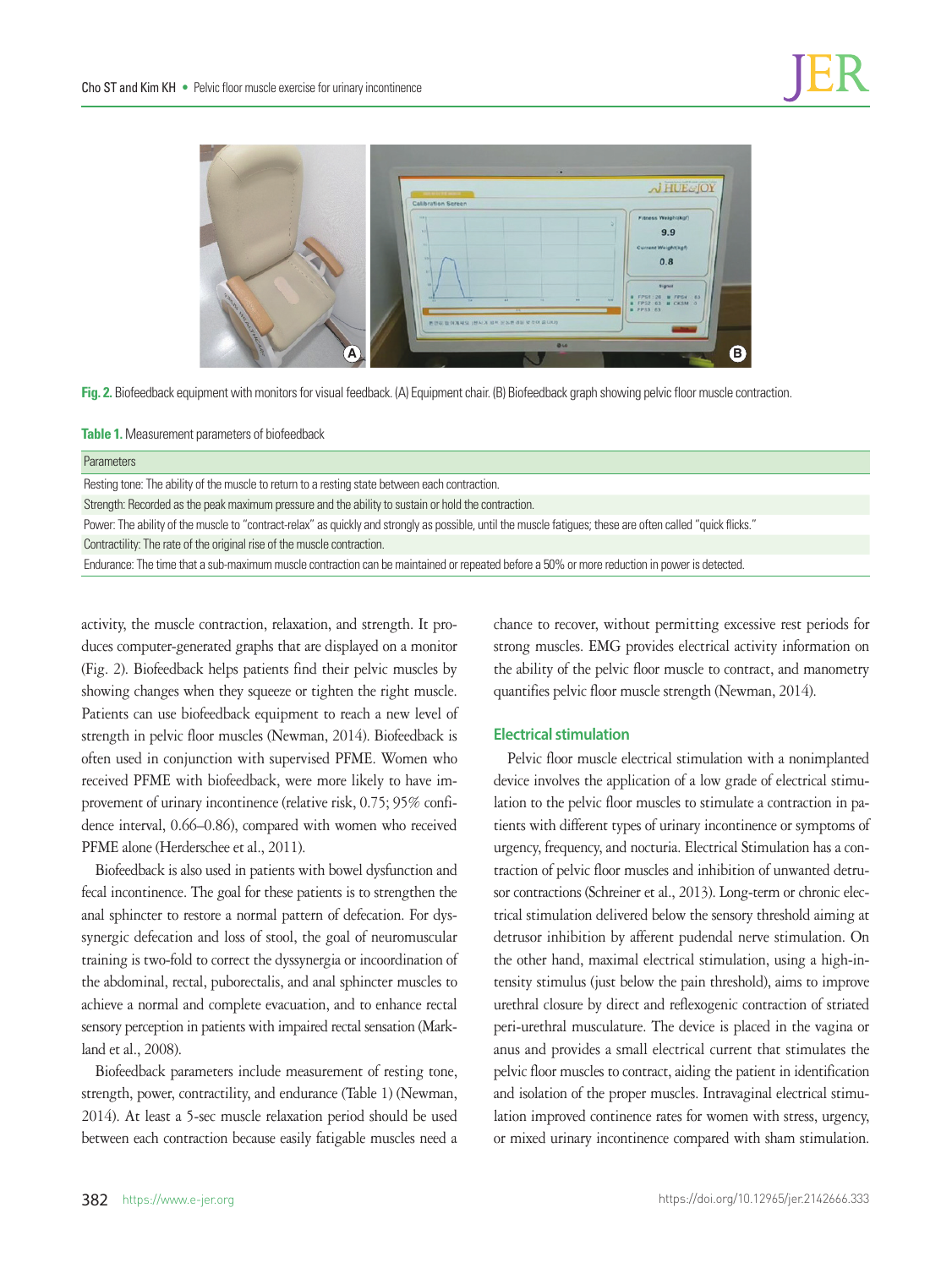However, it does not appear to enhance outcomes over those obtained through PFME alone or PFME with biofeedback.

### **Mobile applications**

While both free and paid applications exist to aid PFME and address urinary incontinence in females, their efficacy has not been well studied. There are 139 mobile applications targeting female stress urinary incontinence and 20 applications met criteria for review (Ho et al., 2021). Of the 20 applications, only one had been trialed and verified in the literature with reported efficacy (Asklund et al., 2017). Based on the Mobile App Rating Scale (MARS) tool (0 to 5 rating scale), the median MARS for the 20 applications was 3.6, with a range of 2.7 to 4.1 (Ho et al., 2021).

## **REGIMENS OF PELVIC FLOOR MUSCLES EXERCISE**

Once patients demonstrate the ability to properly contract and relax the pelvic floor muscles, they are given instructions for daily practice and exercise. The purpose of daily exercise is to increase muscle strength and to enhance motor skills through practice. The basic regimen consists of 3 sets of 8 to 12 contractions sustained for 8 to 10 sec each, performed 3 times a day. Patients should try to do this every day and continue for at least 15 to 20 weeks. Specific exercise regimens vary considerably in frequency and intensity, and the ideal exercise regimen has not yet been determined (Newman et al., 2018). However, good results have been achieved in several trials using 45 to 60 paired contractions and relaxations per day. Some clinicians use an exercise prescription to prescribe the daily exercise program (Newman, 2014; Newman and Wein, 2013).

One approach is to recommend a short, quick exercise of 1- to 2-sec contractions, followed by long, sustained exercise of 5–10 sec. The patient is encouraged to aim for a high level of concentrated effort with each pelvic floor muscle contraction because greater contraction intensity is associated with improvement in pelvic floor muscle strength. It is equally important to relax the pelvic floor muscle completely between each contraction. Each exercise consists of a muscle contraction followed by a period of relaxation using a 1:1 or 1:2 ratios. This allows the muscles to recover between contractions and facilitates optimal strength building.

It is usually recommended that patients space the exercises throughout the day, typically in 2 to 5 sessions per day to avoid muscle fatigue. Exercising while in the prone position is often recommended at first, because it is the least challenging. However, it is important for patients to progress sitting or standing posi**Table 2.** Pelvic floor muscle exercise session

| Position   | Exercise method                                                                                            |
|------------|------------------------------------------------------------------------------------------------------------|
| Lying down | Do 5 exercises and squeeze for 1-2 sec.                                                                    |
|            | Do 5 exercises and squeeze for 5-10 sec.                                                                   |
| Sitting    | Do 5 exercises and squeeze for 1-2 sec.                                                                    |
|            | Do 5 exercises and squeeze for 5-10 sec.                                                                   |
| Standing   | Do 5 exercises and squeeze for 1-2 sec.                                                                    |
|            | Do 5 exercises holding for 5-10 sec.                                                                       |
|            | Do 2 exercise sessions each day, one in the morning and one in<br>the evening, for a total of 60 exercises |

tions with time so that they become comfortable and skilled using their muscles to avoid urinary incontinence in any position (Newman et al., 2018) (Table 2).

# **PREVENTING STRESS URINARY INCONTINENCE**

The goal of behavioral treatment for stress urinary incontinence is to teach patients how to prevent urine loss in daily life by occluding the urethra using active contraction of pelvic floor muscles (Miller et al., 1998). A careful medical history or examination of frequency volume chart can alert the provider and patient of the circumstances during which each individual patient commonly experiences urine loss. Patients then learn to anticipate these activities and prevent leakage by a volitional contraction of the pelvic floor muscle to occlude the urethra before and during coughing, lifting, or any other physical activities that has precipitated urine leakage. When an anticipatory pelvic floor muscle contraction technique was used, immediate reduction in the volume of urine leakage with a cough was demonstrated (Miller et al., 1998; Miller et al., 2008). If initial PFME treatments are not sufficient for patients with stress urinary incontinence, patients should be referred for additional treatment options including surgery. For women who desire more rapid and definitive treatment who are willing to accept risks of surgery, the mid-urethral sling offers higher success rates than conservative therapy (Kim et al., 2020a).

## **PELVIC FLOOR MUSCLES EXERCISE FOR MEN**

Male stress urinary incontinence is reported to occur in 1%– 60% of patients following radical prostatectomy. To date, artificial urinary sphincter implantation has been the standard treatment (Ko et al., 2019). However, the PFME is the most recommended initial conservative treatment for urinary incontinence after radical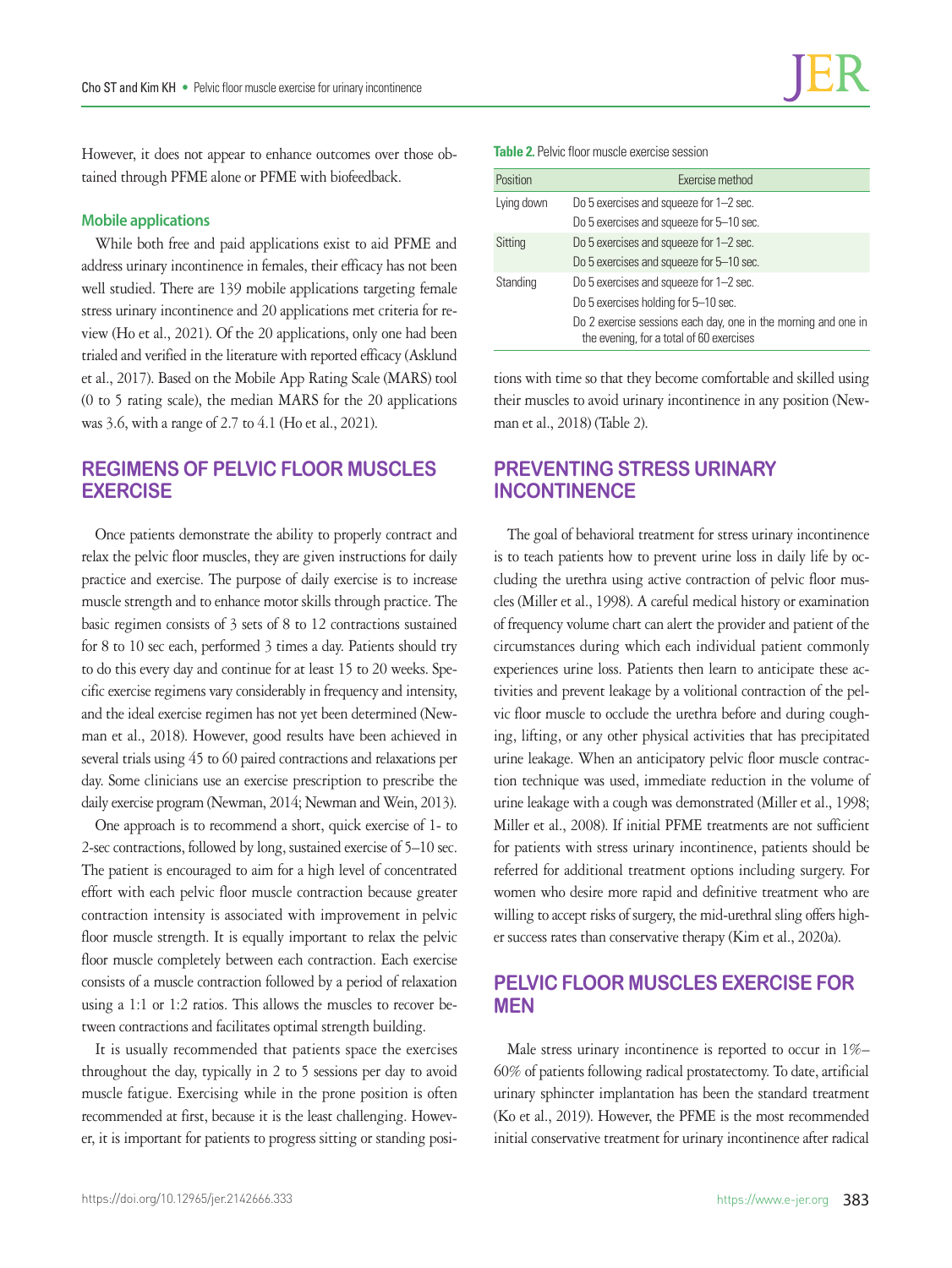prostatectomy (Ha and Yoo, 2019). Trials of PFME for post-prostatectomy urinary incontinence show that PFME reduces urinary incontinence in the first 3 months after surgery (Campbell et al., 2012). Some reviews demonstrated that PFME is better than no treatment, because it can reduce urinary incontinence episodes. Another study showed that an early PFME after radical prostatectomy significantly reduces continence recovery time (Filocamo et al., 2005). The rationale of PFME is that pelvic floor muscle contraction may improve the strength of the external urethral sphincter during the raises of intra-abdominal pressure. In pelvic floor muscle electrical stimulation therapy, less work has been done examining electrical stimulation in men, and there is little evidence to suggest that electrical stimulation improves outcomes of PFME, with or without biofeedback, but it may promote the improvement of urinary incontinence after prostatectomy (Berghmans et al., 2013).

## **PELVIC FLOOR MUSCLES EXERCISE IN FRAIL OR COGNITIVE IMPAIRMENT OLD PEOPLE**

Older people may be considered wealthy or frail. In contrast to wealthy, the term frail older persons define the people over the age of 65 years with a clinical presentation of impaired physical activity, mobility, balance, muscle strength, motor processing, cognition, and feelings of fatigue. However, frailty is not synonymous with disability and comorbidity, even if frail people usually have multiple chronic medical conditions, take multiple drugs, and have difficulties in the personal activities of daily life and a high risk of intercurrent diseases, hospitalization, and death. This is very important to make therapeutic plans for older people. No differences exist among the PFME for adult and wealthy older people. However, initial management should be individualized and influenced by treatment goals, preferences, and estimated remaining life expectancy, as the most likely clinical diagnosis. In treating urinary incontinence of the frail elderly, PFME is considered as fist-line therapy (Na and Cho, 2020). In association with other conservative measures, it has a relevant role in the improvement of quality of life. Age is no barrier to the benefits of PFME (Lee et al., 2017; Na and Cho, 2020).

Management of urinary incontinence in older patients with cognitive impairment is based on multiple factors, including cognitive state, functional impairment, concurrent comorbidities, and polypharmacy. Behavioral therapy under caregiver support represents appropriate treatment strategy for urinary incontinence in these

patients (Na and Cho, 2020). Lee et al. reported that the effects of PFME in elderly women with mild cognitive impairment or Alzheimer disease were like those observed in elderly women with normal cognitive function in a previous report (Lee et al., 2017; Sherburn et al., 2011). Regular supervision by an expert is important for improvements in urinary incontinence and the patient's satisfaction. Moreover, regular evaluation and feedback by the physiotherapist helps to build a patient's sense of efficacy regarding PFME and to maintain adherence to the treatment (Alewijnse et al., 2001). Therefore, regular check-ups and assurances by the expert therapist in their study contributed to the continuation of PFME and significant improvements in urinary incontinence in elderly women with cognitive impairment (Lee et al., 2017).

## **CLINICAL TRIALS OF PFME**

Most samples were drawn from community-dwelling populations. Most trials involved 12 weeks of intervention (Pereira et al., 2011), but some were of 6 weeks or 8 weeks duration (Kargar Jahromi et al., 2015). Most involved supervised PFME accompanied by a regimen of home-based exercises by a physiotherapist or nurse. In several trials, PFME was delivered on an individual basis (Celiker Tosun et al., 2015; McLean et al., 2013; Pereira et al., 2011), while others were conducted in a group class (Kargar Jahromi et al., 2015; Kim et al., 2011). Some trials were restricted to PFME with or without functional pelvic floor muscle contraction to prevent stress urinary incontinence episodes (McLean et al., 2013; Pereira et al., 2011), while in others, PFME was embedded in a multicomponent program with other behavioral or exercise components. One trial included PFME in a broader program of general physical exercise (Kim et al., 2011).

PFME is effective as a stand-alone therapy, as part of multicomponent therapies embedding PFME with concomitant behavioral strategies, lifestyle changes, and as part of more general physical exercise programs to improve physical function in older women. Results expand the evidence base to include PFME implemented by mobile technology, with a potentially broader reach, cost savings, and impact on rural health. Benefits are shown across age cohorts and urinary incontinence type, in various cultural contexts, using several different training regimens, and assessed by multiple outcome measures.

## **EVIDENCE FOR PFME**

The PFME is an established treatment supported by a very large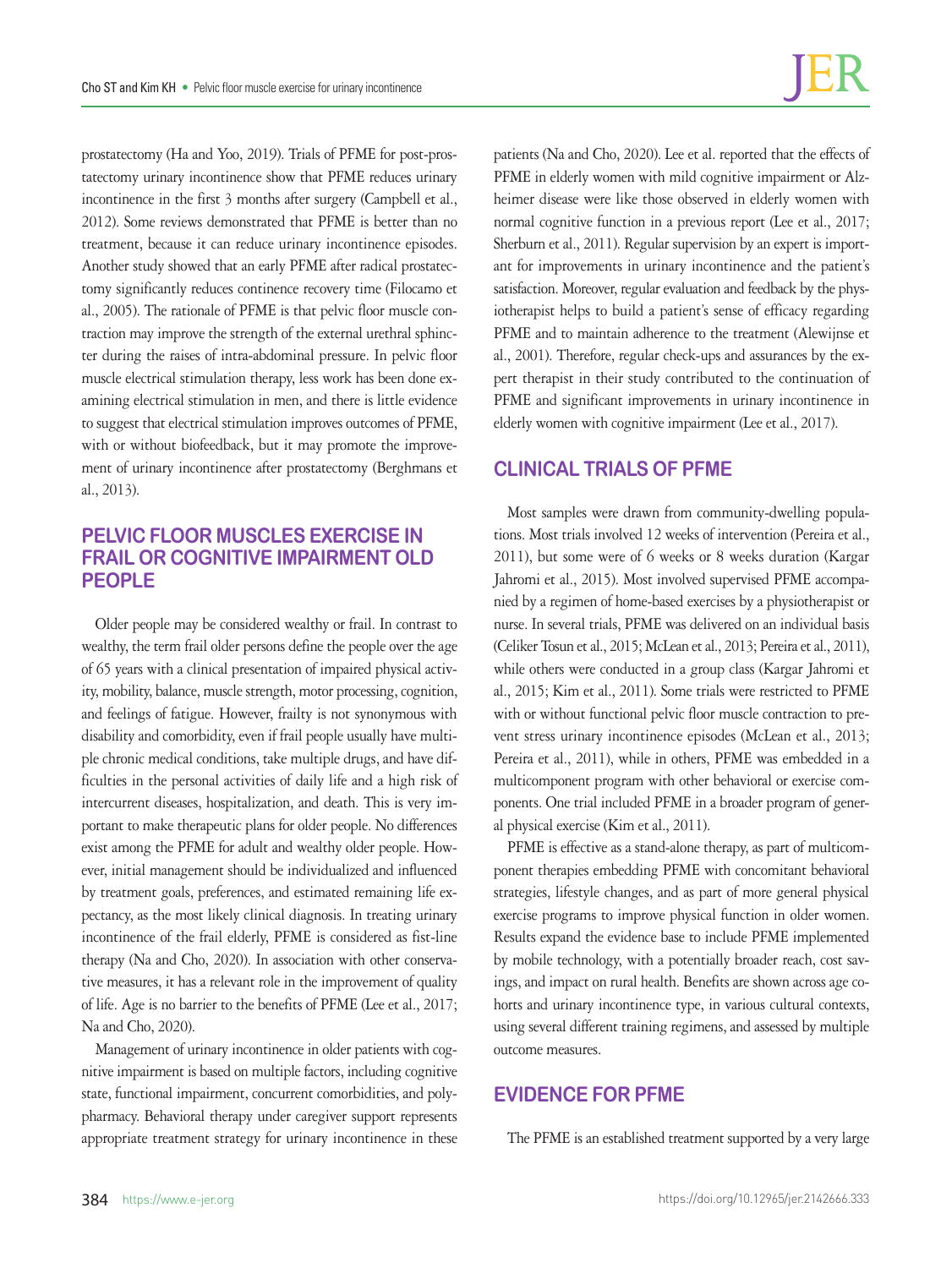body of evidence (Dumoulin et al., 2018). A Cochrane review concluded that PFMEs were effective for stress and mixed urinary incontinence (Dumoulin et al., 2014; Dumoulin et al., 2018) and can reduce urgency, but women with pure stress urinary incontinence may have better outcomes (Bø and Herbert, 2013). PFME is better than no treatment, placebo, or an inactive control treatment for women with stress, urgency, and mixed urinary incontinence (Ayeleke et al., 2013; Dumoulin et al., 2018). Cure rates for PFME range from  $16\%$  to 27% and improvement rates from  $48\%$ to 80.7%. Evidence is lacking regarding the best approach to PFME, but there is consensus that supervised PFME is more effective than unsupervised programs (Hay-Smith et al., 2011; Hay-Smith et al., 2012; Lee et al., 2017), although the degree and type of supervision needed are uncertain. The effect of PFME in women with stress urinary incontinence does not seem to decrease with age. In trials of older women, primary and secondary outcome measures were comparable with those in trials focused on younger women. Thus, age should not be a deterrent to PFME (Betschart et al., 2013). Based on this evidence, supervised PFME should be offered as a first-line conservative therapy for women of all ages with stress, urgency, or mixed urinary incontinence (Lee et al., 2017).

## **CONCLUSIONS**

This review article provides clinical application of PFME as a behavioral treatment for urinary incontinence. PFME strengthen the pelvic floor muscle to provide a backboard for the urethra to compress on. Clinicians should understand pelvic floor muscle anatomy, evaluation, and regimen. In addition, it is necessary for clinician to teach patients how to train the pelvic floor muscles to relieve the symptoms. PFME is a unique exercise that take time to master, but with repeated training, most patients are successful.

## **CONFLICT OF INTEREST**

No potential conflict of interest relevant to this article was reported.

## **ACKNOWLEDGMENTS**

The authors received no financial support for this article.

## **REFERENCES**

Ahlund S, Nordgren B, Wilander EL, Wiklund I, Friden C. Is home-based

pelvic floor muscle training effective in treatment of urinary incontinence after birth in primiparous women? A randomized controlled trial. Acta Obstet Gynecol Scand 2013;92:909-915.

- Alewijnse D, Mesters I, Metsemakers J, Adriaans J, van den Borne B. Predictors of intention to adhere to physiotherapy among women with urinary incontinence. Health Educ Res 2001;16:173-186.
- Asklund I, Nystrom E, Sjostrom M, Umefjord G, Stenlund H, Samuelsson E. Mobile app for treatment of stress urinary incontinence: a randomized controlled trial. Neurourol Urodyn 2017;36:1369-1376.
- Ayeleke RO, Hay-Smith EJ, Omar MI. Pelvic floor muscle training added to another active treatment versus the same active treatment alone for urinary incontinence in women. Cochrane Database Syst Rev 2013;11: CD010551.
- Berghmans B, Hendriks E, Bernards A, Bie R, Omar MI. Electrical stimulation with non-implanted electrodes for urinary incontinence in men. Cochrane Database Syst Rev 2013:6:CD001202.
- Betschart C, Mol SE, Lütolf-Keller B, Fink D, Perucchini D, Scheiner D. Pelvic floor muscle training for urinary incontinence: a comparison of outcomes in premenopausal versus postmenopausal women. Female Pelvic Med Reconstr Surg 2013;19:219-224.
- Bientinesi R, Gandi C, Bassi P. Managing urological disorders in multiple sclerosis patients: a review of available and emerging therapies. Int Neurourol J 2020;24:118-126.
- Bo K, Frawley HC, Haylen BT, Abramov Y, Almeida FG, Berghmans B, Bortolini M, Dumoulin C, Gomes M, McClurg D, Meijlink J, Shelly E, Trabuco E, Walker C, Wells A. An international urogynecological association (IUGA)/international continence society (ICS) joint report on the terminology for the conservative and nonpharmacological management of female pelvic floor dysfunction. Int Urogynecol J 2017;28: 191-213.
- Bø K, Herbert RD. There is not yet strong evidence that exercise regimens other than pelvic floor muscle training can reduce stress urinary incontinence in women: a systematic review. J Physiother 2013;59:159- 168.
- Brink CA, Sampselle CM, Wells TJ, Diokno AC, Gillis GL. A digital test for pelvic muscle strength in older women with urinary incontinence. Nurs Res 1989;38:196-199.
- Campbell SE, Glazener CM, Hunter KF, Cody JD, Moore KN. Conservative management for postprostatectomy urinary incontinence. Cochrane Database Syst Rev 2012;1:CD001843.
- Celiker Tosun O, Kaya Mutlu E, Ergenoglu AM, Yeniel AO, Tosun G, Malkoc M, Askar N, Itil IM. Does pelvic floor muscle training abolish symptoms of urinary incontinence? A randomized controlled trial. Clin Rehabil 2015;29:525-537.
- Chiarelli P, Murphy B, Cockburn J. Women's knowledge, practises, and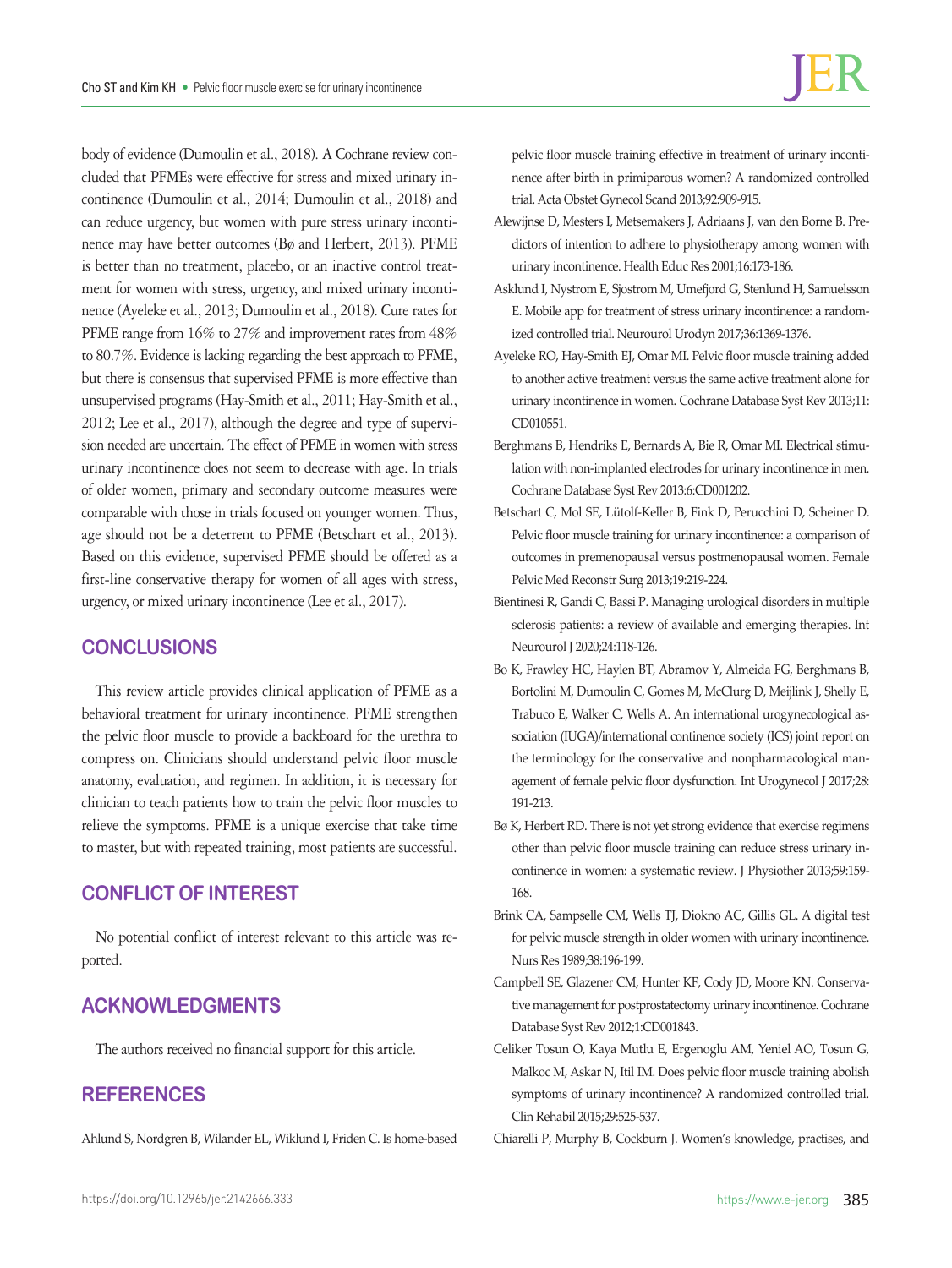intentions regarding correct pelvic floor exercises. Neurourol Urodyn 2003;22:246-249.

- Cho KJ, Kim JC. Management of urinary incontinence with underactive bladder: a review. Int Neurourol J 2020;24:111-117.
- Di Benedetto P, Coidessa A, Floris S. Rationale of pelvic floor muscles training in women with urinary incontinence. Minerva Ginecol 2008; 60:529-541.
- Dumoulin C, Cacciari LP, Hay-Smith EJC. Pelvic floor muscle training versus no treatment, or inactive control treatments, for urinary incontinence in women. Cochrane Database Syst Rev 2018;10:CD005654.
- Dumoulin C, Hay-Smith EJ, Mac Habée-Séguin G. Pelvic floor muscle training versus no treatment, or inactive control treatments, for urinary incontinence in women. Cochrane Database Syst Rev 2014;5:CD005654.
- Dumoulin C, Hay-Smith J. Pelvic floor muscle training versus no treatment, or inactive control treatments, for urinary incontinence in women. Cochrane Database Syst Rev 2010;1:CD005654.
- Dumoulin C, Morin M, Danieli C, Cacciari L, Mayrand MH, Tousignant M, Abrahamowicz M, Urinary, Incontinence Aging Study Group. Group-based vs individual pelvic floor muscle training to treat urinary incontinence in older women: a randomized clinical trial. JAMA Intern Med 2020;180:1284-1293.
- Filocamo MT, Li Marzi V, Del Popolo G, Cecconi F, Marzocco M, Tosto A, Nicita G. Effectiveness of early pelvic floor rehabilitation treatment for post-prostatectomy incontinence. Eur Urol 2005;48:734-738.
- Fitz FF, Gimenez MM, de Azevedo Ferreira L, Matias MMP, Bortolini MAT, Castro RA. Pelvic floor muscle training for female stress urinary incontinence: a randomised control trial comparing home and outpatient training. Int Urogynecol J 2020;31:989-998.
- Ha YS, Yoo ES. Artificial urinary sphincter for postradical prostatectomy urinary incontinence - is it the best option? Int Neurourol J 2019;23: 265-276.
- Hay-Smith EJ, Herderschee R, Dumoulin C, Herbison GP. Comparisons of approaches to pelvic floor muscle training for urinary incontinence in women. Cochrane Database Syst Rev 2011;12:CD009508.
- Hay-Smith J, Herderschee R, Dumoulin C, Herbison P. Comparisons of approaches to pelvic floor muscle training for urinary incontinence in women: an abridged cochrane systematic review. Eur J Phys Rehabil Med 2012;48:689-705.
- Herbison GP, Dean N. Weighted vaginal cones for urinary incontinence. Cochrane Database Syst Rev 2013;2013:CD002114.
- Herderschee R, Hay-Smith EJ, Herbison GP, Roovers JP, Heineman MJ. Feedback or biofeedback to augment pelvic floor muscle training for urinary incontinence in women. Cochrane Database Syst Rev 2011;7: CD009252.
- Ho L, Macnab A, Matsubara Y, Peterson K, Tsang B, Stothers L. Rating of

pelvic floor muscle training mobile applications for treatment of urinary incontinence in women. Urology 2021;150:92-98.

- Kargar Jahromi M, Talebizadeh M, Mirzaei M. The effect of pelvic muscle exercises on urinary incontinency and self esteem of elderly females with stress urinary incontinency, 2013. Glob J Health Sci 2015;7:71-79.
- Kegel AH. Progressive resistance exercise in the functional restoration of the perineal muscles. Am J Obstet Gynecol 1948;56:238-248.
- Kegel AH. Stress incontinence of urine in women; physiologic treatment. J Int Coll Surg 1956;25:487-499.
- Kim A, Kim S, Kim HG. Current overview of surgical options for female stress urinary incontinence. Int Neurourol J 2020a;24:222-230.
- Kim H, Shim J, Seo Y, Lee C, Chang Y. What is fecal incontinence that urologists need to know? Int Neurourol J 2021;25:23-33.
- Kim H, Yoshida H, Suzuki T. The effects of multidimensional exercise treatment on community dwelling elderly Japanese women with stress, urge, and mixed urinary incontinence: a randomized controlled trial. Int J Nurs Stud 2011;48:1165-1172.
- Kim JW, Kim SJ, Park JM, Na YG, Kim KH. Past, present, and future in the study of neural control of the lower urinary tract. Int Neurourol J 2020b;24:191-199.
- Ko KJ, Kim SJ, Cho ST. Sling surgery for male urinary incontinence including post prostatectomy incontinence: a challenge to the urologist. Int Neurourol J 2019;23:185-194.
- Laycock J, Jerwood D. Pelvic floor muscle assessment: the perfect scheme. Physiotherapy 2001;87:631-642.
- Lee BA, Kim SJ, Choi DK, Kwon O, Na HR, Cho ST. Effects of pelvic floor muscle exercise on urinary incontinence in elderly women with cognitive impairment. Int Neurourol J 2017;21:295-301.
- Markland AD, Richter HE, Burgio KL, Wheeler TL 2nd, Redden DT, Goode PS. Outcomes of combination treatment of fecal incontinence in women. Am J Obstet Gynecol 2008;199:699.e1-7.
- McLean L, Varette K, Gentilcore-Saulnier E, Harvey MA, Baker K, Sauerbrei E. Pelvic floor muscle training in women with stress urinary incontinence causes hypertrophy of the urethral sphincters and reduces bladder neck mobility during coughing. Neurourol Urodyn 2013;32: 1096-1102.
- Messelink B, Benson T, Berghmans B, Bø K, Corcos J, Fowler C, Laycock J, Lim PH, van Lunsen R, GL áN, Pemberton J, Wang A, Watier A,Van Kerrebroeck P. Standardization of terminology of pelvic floor muscle function and dysfunction: report from the pelvic floor clinical assessment group of the International Continence Society. Neurourol Urodyn 2005;24:374-380.
- Miller JM, Ashton-Miller JA, DeLancey JO. A pelvic muscle precontraction can reduce cough-related urine loss in selected women with mild sui. J Am Geriatr Soc 1998;46:870-874.